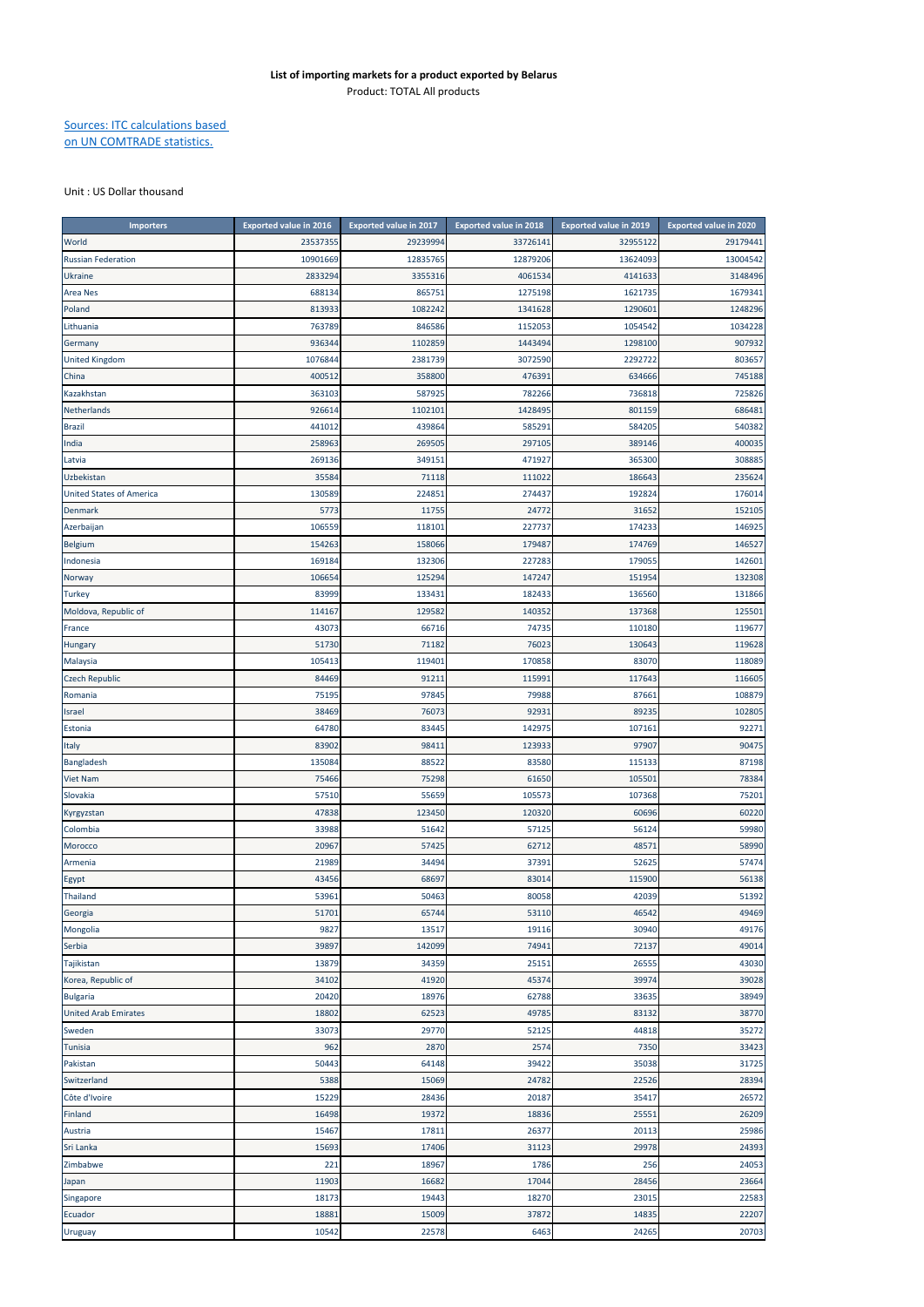| Turkmenistan                      | 103752      | 58244        | 22987      | 15359       | 20555      |
|-----------------------------------|-------------|--------------|------------|-------------|------------|
| Spain                             | 24559       | 27528        | 29079      | 16553       | 20496      |
| Afghanistan                       | 15002       | 18774        | 33489      | 47371       | 19295      |
| Canada                            | 53343       | 12914        | 22279      | 16013       | 19143      |
| South Africa                      | 3277        | 9254         | 17173      | 14516       | 18089      |
| Cameroon                          | 2202        | 8321         | 14241      | 14453       | 17524      |
| Ireland                           | 6909        | 6036         | 13816      | 16052       | 17256      |
| Taipei, Chinese                   | 14010       | 28348        | 21316      | 18791       | 16720      |
| Australia                         | 2985        | 15085        | 31215      | 20735       | 15528      |
| Ghana                             | 2364        | 4200         | 4668       | 10257       | 14728      |
| Slovenia                          | 10065       | 12671        | 12433      | 11469       | 14560      |
| <b>New Zealand</b>                | 18833       | 20809        | 20517      | 25201       | 14514      |
| Mexico                            | 3115        | 3896         | 20136      | 12855       | 14262      |
| Mali                              | 21210       | 16745        | 23300      | 19224       | 13531      |
| Algeria                           | 1024        | 863          | 11357      | 10302       | 13203      |
| Guatemala                         | 9911        | 13209        | 29434      | 17314       | 13144      |
| Saudi Arabia                      | 1680        | 5034         | 9550       | 8995        | 13049      |
| <b>Benin</b>                      | 187         | 1272         | 195        | 9625        | 11197      |
| Iran, Islamic Republic of         | 35926       | 47614        | 32046      | 17715       | 9972       |
| Sudan                             | 5212        | 5409         | 12416      | 5678        | 9255       |
| Angola                            | 11012       | 31570        | 10308      | 4940        | 8417       |
| Senegal                           | 7719        | 11611        | 19335      | 22300       | 7878       |
| Costa Rica                        | 4292        | 4907         | 19202      | 10852       | 7681       |
| Bosnia and Herzegovina            | 7845        | 10785        | 7705       | 10776       | 7577       |
| Philippines                       | 9633        | 9311         | 10745      | 11474       | 7492       |
| Hong Kong, China                  | 6405        | 11759        | 11013      | 8463        | 6951       |
| Myanmar                           | 2365        | 3407         | 8701       | 11981       | 6748       |
| Nigeria                           | 5720        | 21422        | 30974      | 9544        | 6243       |
| Portugal                          | 1495        | 3772         | 4708       | 3417        | 6207       |
| Iceland                           | 3217        | 5359         | 14460      | 13872       | 5893       |
| Kenya                             | 1902        | 1561         | 3118       | 3803        | 5530       |
| Honduras                          | 296         | 448          | 107        | 6742        | 5355       |
| Croatia                           | 5496        | 6488         | 12789      | 13239       | 5341       |
| Uganda                            | 1154        | 749          | 569        | 1940        | 4508       |
| Guinea                            | 747         | 2016         | 453        | 275         | 3690       |
| Cuba                              | 18807       | 21775        | 13713      | 5478        | 3268       |
| Syrian Arab Republic              | 5792        | 6280         | 6148       | 3558        | 2928       |
| Djibouti                          | 0           | 586          | 2          | $\Omega$    | 2877       |
| Iraq                              | 3555        | 2611         | 15726      | 27144       | 2692       |
| Greece                            | 687         | 2379         | 8059       | 4619        | 2441       |
| Nicaragua                         | 3228        | 4867         | 4065       | 1426        | 2267       |
| Ethiopia                          | 3150        | 1435         | 2768       | 633         | 1998       |
| <b>Dominican Republic</b>         | 5408        | 476          | 5949       | 3473        | 1704       |
| Libya, State of                   | 548         | 619          | 5096       | 6348        | 1556       |
| Yemen                             | 180         | 225          | 848        | 1601        | 1494       |
| Cambodia                          | 349         | 299          | 1850       | 1510        | 1238       |
| Malawi                            | 8           | 186          | 34         | 105         | 1236       |
| Togo                              | 1351        | 5501         | 187        | 5320        | 1211       |
| Montenegro                        | 38          | 136          | 413        | 208         | 1152       |
| Venezuela, Bolivarian Republic of | 1962        | 10037        | 2412       | 303         | 1061       |
| Paraguay                          | 9604        | 5627         | 13315      | 6127        | 1020       |
| Panama                            | 832         | 2227         | 6912       | 314         | 1011       |
| Kuwait                            | 4694        | 3264         | 6213       | 4075        | 922        |
| <b>Burkina Faso</b>               | 190         | 3526         | 3927       | 2645        | 902        |
| Mauritania                        | 891         | 4249         | 3954       | 2367        | 899        |
| Jordan                            | 9922        | 10240        | 15695      | 5026        | 893        |
| Luxembourg                        | 2534        | 2777         | 1560       | 735         | 878        |
| Oman                              | 469         | 3517         | 1806       | 2221        | 850        |
| Lebanon                           | 317         | 10912        | 3479       | 6530        | 833        |
| Macedonia, North                  | 2402        | 1640         | 1127       | 990         | 797        |
| Chile                             | 755         | 2935         | 2898       | 3278        | 791        |
| Cyprus                            | 468         | 651          | 469        | 1924        | 785        |
| Argentina                         | 13776       | 7823         | 31152      | 1758        | 782        |
| Albania                           | 253         | 403          | 94         | 269         | 778        |
| Peru                              | 5921        | 8740         | 10973      | 9399        | 708        |
| Congo, Democratic Republic of the | 1234        | 1016         | 1348       | 390         | 600        |
| Fiji                              | 633         | 476          | 518        | 629         | 554        |
|                                   |             |              |            |             |            |
| Tanzania, United Republic of      | 301         | 1269         | 2138       | 386         | 543        |
| Sierra Leone<br>Qatar             | 1908<br>680 | 1338<br>1529 | 802<br>386 | 415<br>1110 | 528<br>499 |